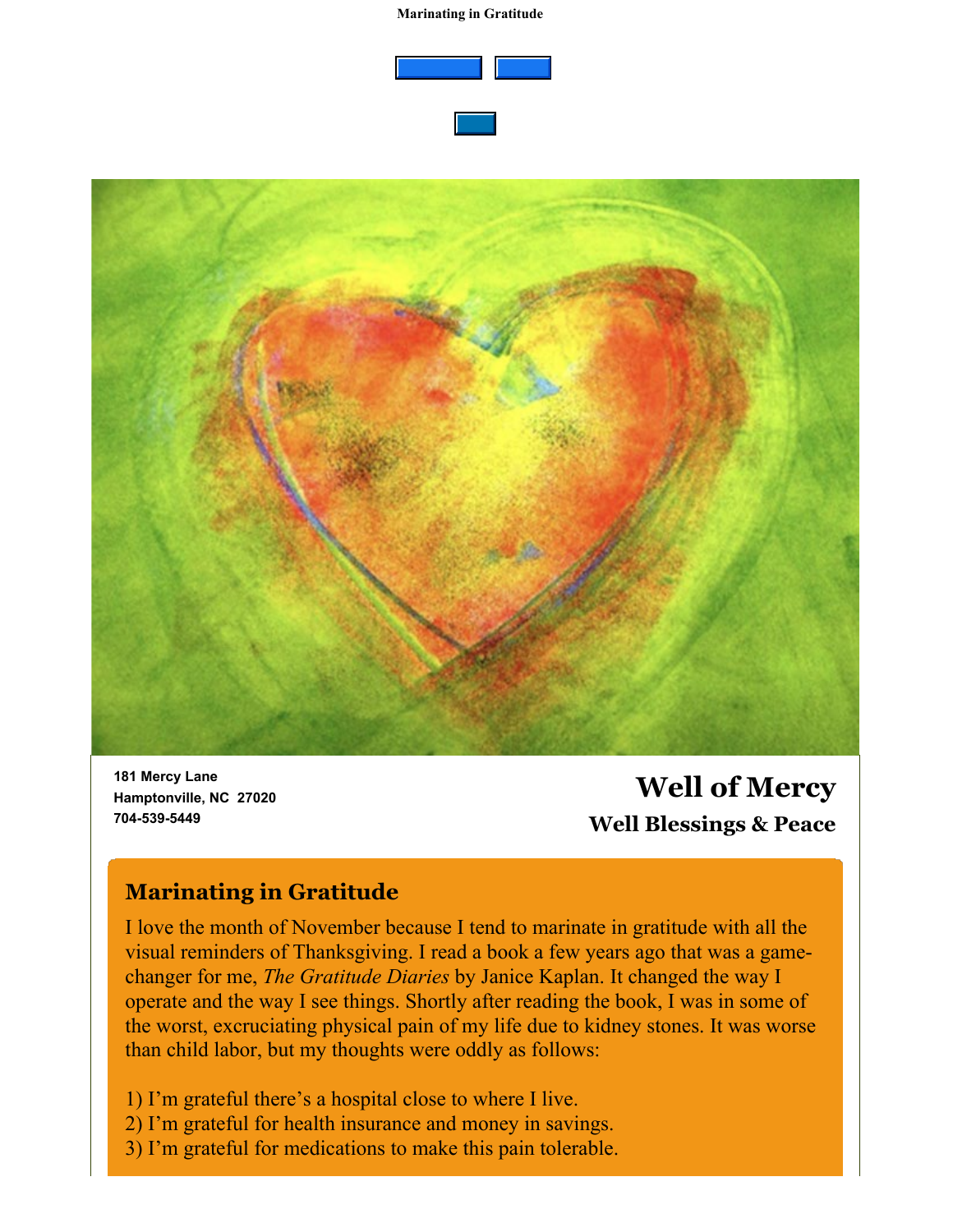#### 4) I'm grateful for the scan of my body to determine what's wrong.

What could have been one of the worst or scariest moments of my life was transformed from fear to gratitude, which truly can rewire the brain and the pain we feel—both physically and emotionally.

During this season of *giving thanks*, we encourage you to not only be grateful for the pleasant events and people in your life, but also express gratitude for the positives around the difficult situations (or people). It is often the grit that creates the pearl and being grateful during the process makes the journey all that more enjoyable. Blessings and Peace on your Thanksgiving.

*Meg Robertson* Community Connections Director

#### **UPCOMING RETREATS & WORKSHOPS**

#### **[Reflections and Intentions: Vision for the New Year](https://wellofmercy.networkforgood.com/events/36484-reflections-and-intentions-vision-for-the-new-year)**

As you look back through 2021, with the gift of compassion, you will be invited to reflect on what worked and what did not. There will be an opportunity to reflect with gratitude on gifts received and gifts given while setting intentions for the year ahead.



January 11-13, 2022 2-night stay

**\$280** Includes meals 12 spaces

# **COMING SOON**

**2022 Retreats & Workshops Calendar**

**ALLEGIANCE** *for* **THE EARTH: Water Conservation**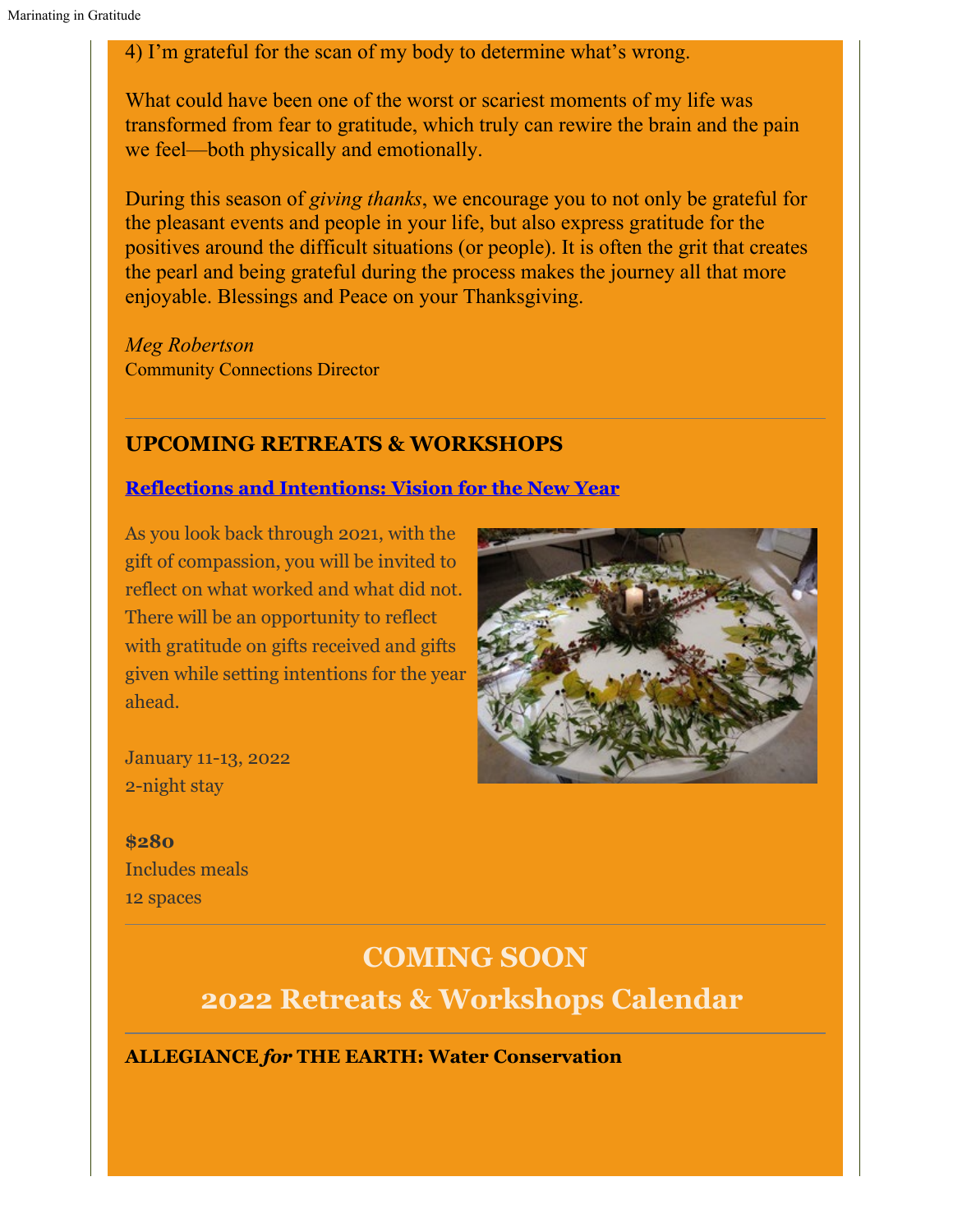

#### **CONNECTING** *to* **OUR ROOTS**

Well joins Pope Francis in his prayer for November: "Let us pray that people who suffer from depression or burnout will find support and the light that opens them up to life."

[Read the full article on avoiding burnout.](https://www.americamagazine.org/faith/2021/11/03/pope-prayer-burnout-depression-241777)



### **GIVING TUESDAY**

Giving Tuesday is here! Please help us reach our goal of raising \$1,000 to meet a matching gift!

#### **GIFT SHOP CORNER**

**Gratitude Jars** Well of Mercy has amped up our gratitude game this month. We have a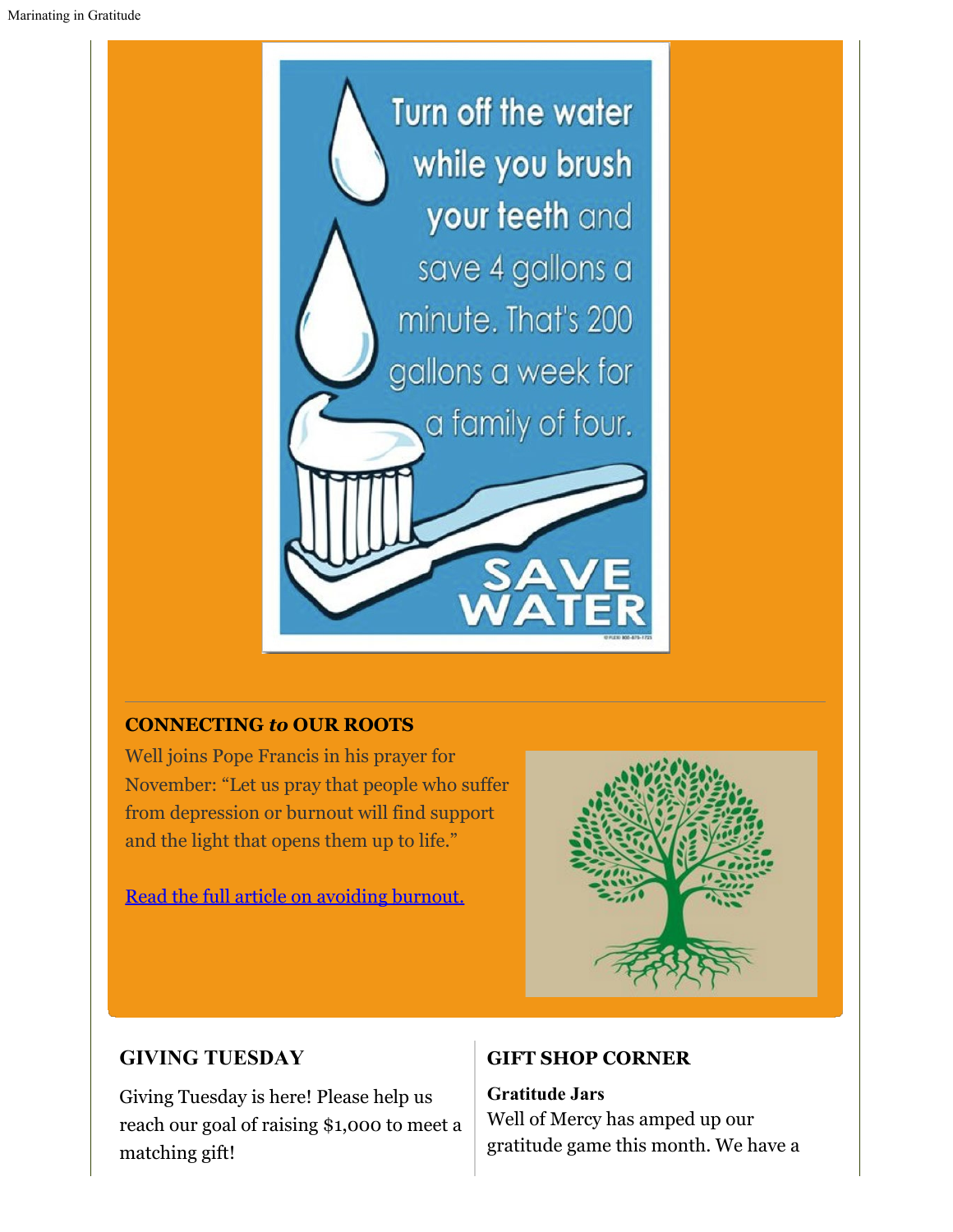God's kingdom is the place of abundance where every generous act overflows its original bounds and becomes part of the unbounded grace of God at work in the world.

(2 Cor.9:10-15) Thank you!

[Donate to our Giving Tuesday campaign](https://www.facebook.com/donate/1030684427498577/) [on Facebook.](https://www.facebook.com/donate/1030684427498577/)



Thank you for donating to Well of Mercy

ure donations through<br>Network for Good

#### **With Much Gratitude**

Thank you for your continued financial, volunteer, and prayerful support for Well of Mercy. Each of these contributions matters deeply to our long-term ability to be a place of quiet and peace in a chaotic world.

#### *Sandra O'Brien*

Executive Director

gratitude jar for people to drop notes of what they're grateful for when they arrive or come in for a meal. We also have these jars in the gift shop for those who want to make it a practice at their home or place of employment.



Maybe you'll use it every November or maybe you'll do it every day. Gratitude has health benefits - especially when life seemingly gives you "lemons".

## **Happy Thanksgiving**



**Well of Mercy** 181 Mercy Lane Hamptonville, NC 27020 704-539-5449